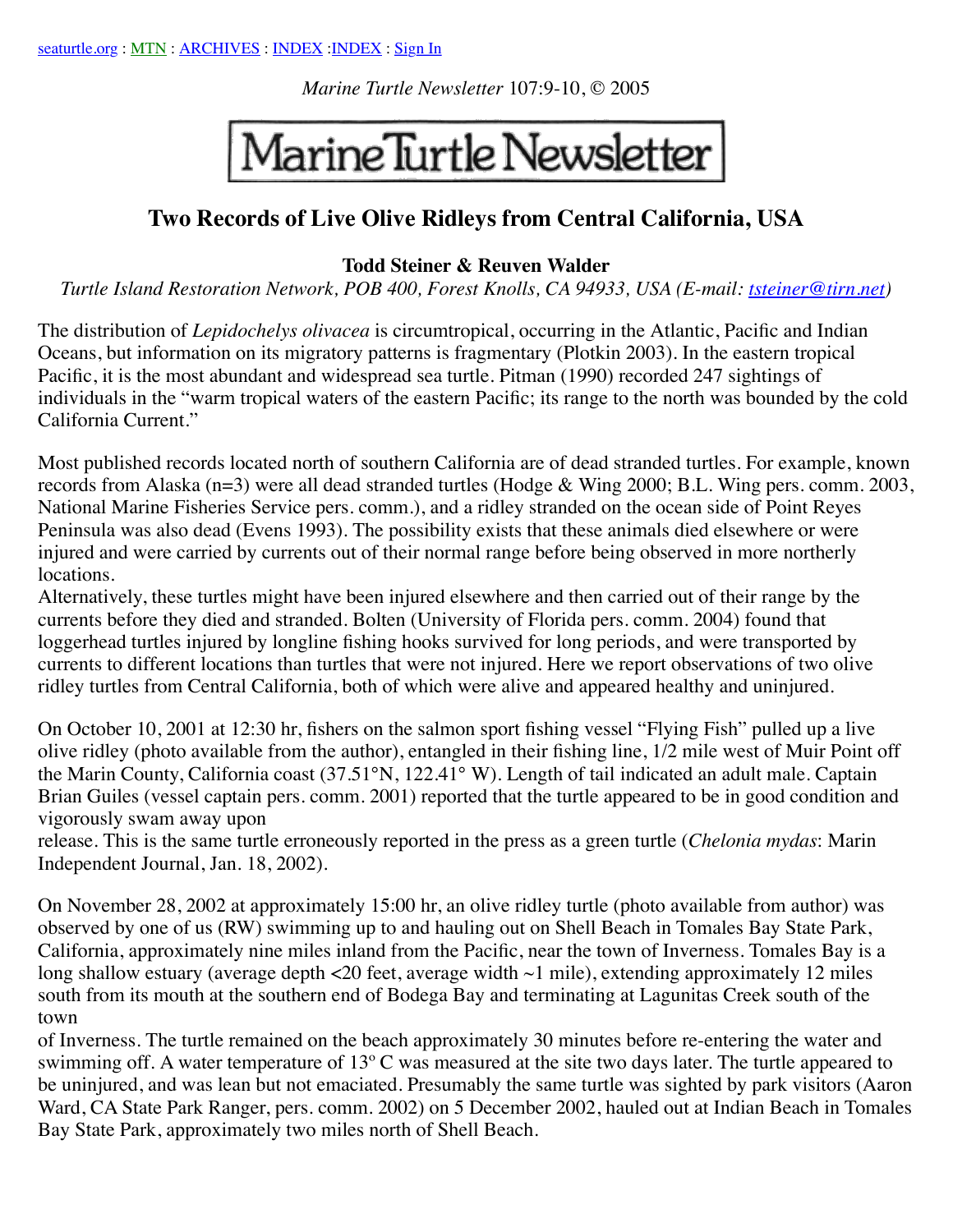

**Figure 1.** Plot of sea surface temperature departure from normal between 2000 and 2003 based on data averaged from the period 1965-2003 for a 1 degree by 1 degree grid centered on 122.5 West, 37.5 North. The normal temperature range is the mid tercile of data, denoted as opaque, which ranges between -0.441 and +0.314 C (David Pierce pers. comm.). (Source is Reynolds and Smith, 1994).

Marine turtles sightings in northern latitudes sometimes have been associated with warm-water years (Eckert 1993), but records from Alaska occurred in warm and normal-water temperature years (Hodge & King 2000). The October 2001 sighting occurred after two months of below normal monthly sea surface water temperatures (lower tercile) and was preceded by several months of normal (mid tercile) or below normal temperatures; and the November 2002 observation occurred during normal monthly sea surface temperatures, but was preceded by 6 continuous months of below normal monthly sea surface water temperatures (figure 1). At least in these two particular sightings, both of which involved apparently uninjured, free swimming olive ridley turtles, the observations were associated with normal or colder than normal sea surface temperatures.

The three plausible explanations for an olive ridley on land are: (1)reproductive activity, (2) stranding due to injury, or (3) thermoregulation. No reproductive activity was observed and the turtle did not appear injured. The ridley that hauled onto the beach may have been attempting to raise its body temperature above that of the cold water it was swimming in. Olive ridley turtles are known to thermoregulate at the water surface and have been reported to crawl out onto floating debris in the open ocean, but the authors are not aware of this species thermoregulating on land.

*Acknowledgements:* We thank David W. Pierce (Climate Research Division, Scripps Institution of Oceanography) for sea surface temperature data; Captain Brian Guiles for the capture report and photo; Aaron Ward for the Indian Beach report; Wallace J. Nichols, Pam Plotkin and Robert Pitman for confirmation of turtle species and condition from photos; B.L. Wing for information on condition of turtles sighted in Alaska; Alan Bolten for general information on injured loggerheads; David Owens on ridley thermoregulation and Karen Eckert for manuscript review.

EVENS, J.G. 1993. The natural history of the Point Reyes peninsula. Point Reyes National Seashore Association. 224 pp.

PITMAN, R.L. 1990. Pelagic distribution and biology of sea turtles in the eastern tropical Pacific. In T.H.